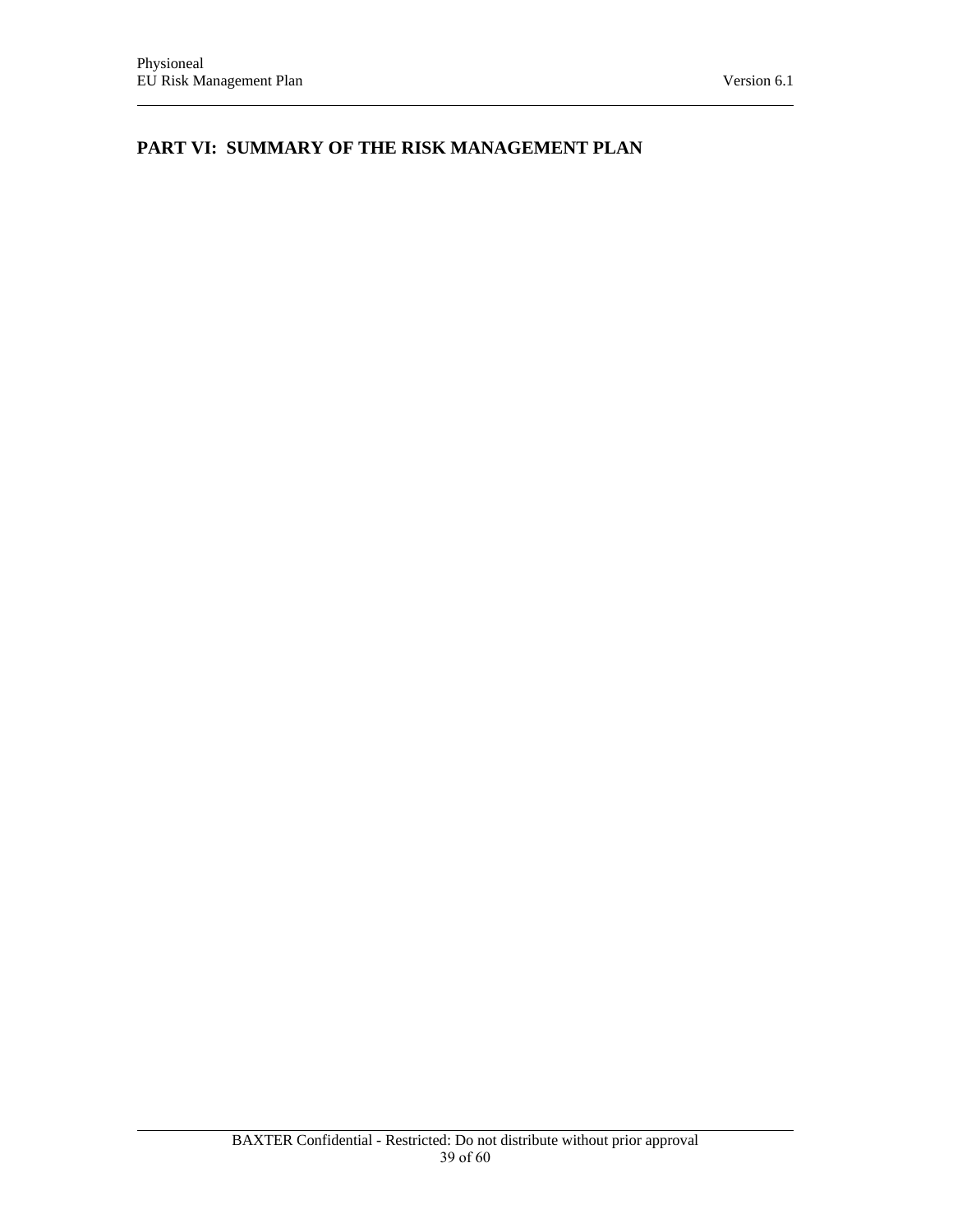# **Summary of risk management plan for Physioneal**

This is a summary of the risk management plan (RMP) for Physioneal 35 and 40 in Viaflex and Clear-Flex; hereafter referred to Physioneal unless specified. The RMP provides details on the updates to the important risks of Physioneal.

The summary of product characteristics (SmPC) and package leaflet (PL) for Physioneal provide essential information to healthcare professionals and patients on how Physioneal should be used.

# **I. The medicine and what it is used for**

Physioneal is authorized whenever peritoneal dialysis is employed, including, acute and chronic renal failure, severe water retention, severe electrolyte imbalance, drug intoxication with dialyzable substances, and when a more adequate therapeutic alternative is not available. Physioneal is bicarbonate/lactate based peritoneal dialysis solution, with a physiological pH, particularly indicated in patients in whom solutions based on a lactate buffer only, with a low pH, cause abdominal inflow pain or discomfort; refer to the SmPC for complete indication wording. Physioneal is intended for intraperitoneal administration only and contains the following active substances:

### Physioneal 35 and 40

Chamber A: Glucose monohydrate, calcium chloride dihydrate, and magnesium chloride hexahydrate.

Chamber B: Sodium chloride, sodium bicarbonate, and sodium lactate solution.

### **II. Risks associated with the medicine and activities to minimize or further characterize the risks**

There are no important risks included in the RMP for Physioneal; however, measures to minimize the risks for any medicinal products may be:

- Specific information, such as warnings, precautions, and advice on correct use, in the package leaflet and SmPC addressed to patients and healthcare professionals;
- Important advice on the medicine's packaging;
- The authorized pack size the amount of medicine in a pack is chosen so as to ensure that the medicine is used correctly;
- The medicine's legal status the way a medicine is supplied to the patient (e.g. with or without prescription) can help to minimize its risks.